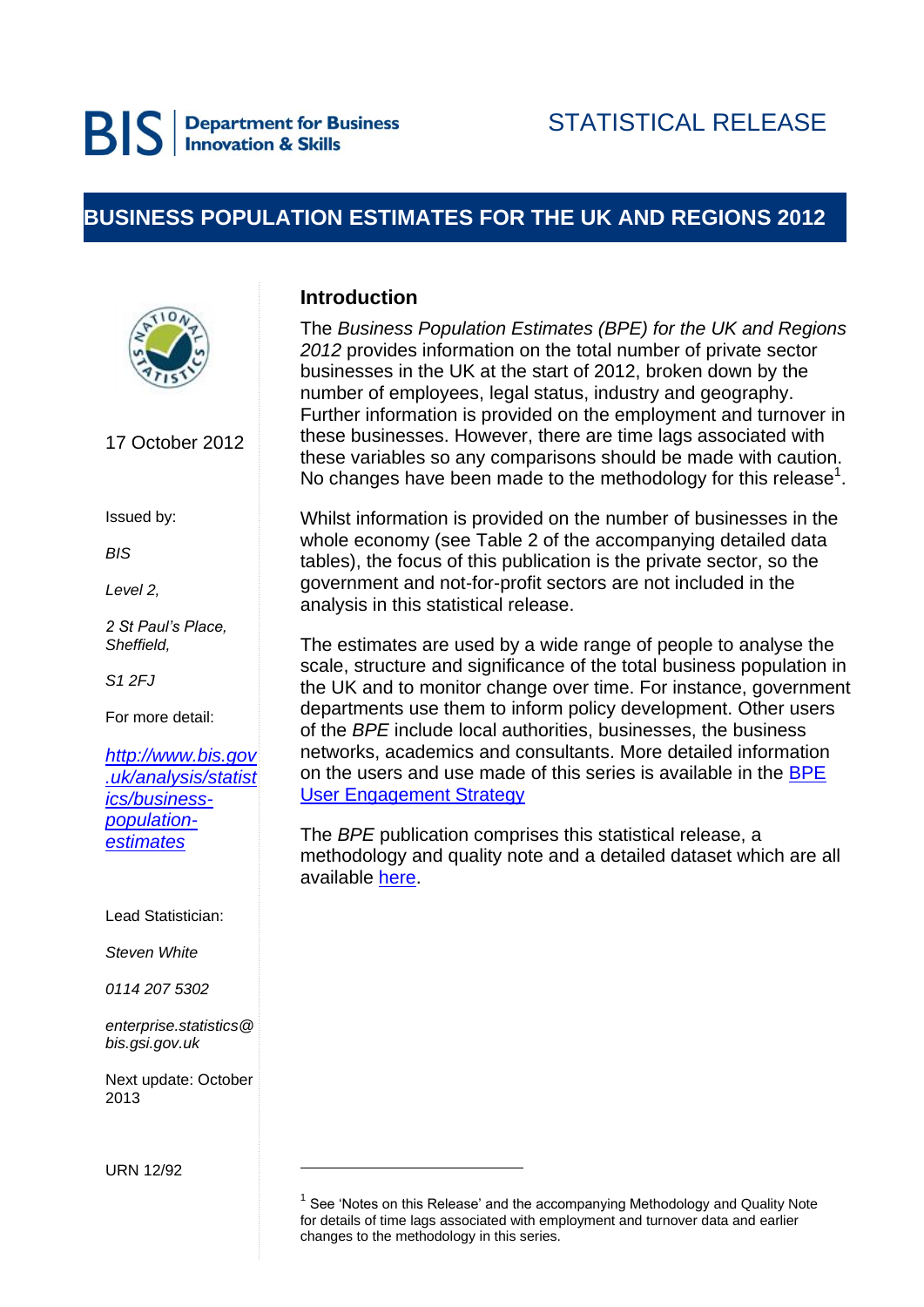# **Summary**

 There were an estimated 4.8 million private sector businesses in the UK at the start of 2012, the highest estimate since 2000 (the earliest point for which comparable data exists).

 The estimate of the total number of businesses increased by 253,000 between the start of 2011 and start of 2012. Improvements made to HMRC computer systems have resulted in approximately 53,000 extra businesses being added to the government business register at the start of 2012. Of the 53,000 extra businesses, some will have existed before 2011 and therefore should have been included in previous estimates of the total business population. It is possible some of these previously existing businesses were captured in earlier estimates of the unregistered business population, but unfortunately the precise number cannot be calculated. Therefore, the actual increase in the total business population between the start of 2011 and the start of 2012 will lie between 200,000 (4.4 per cent) and 253,000 (5.6 per cent).

 The 4.8 million private sector businesses employed an estimated 23.9 million people, and had an estimated combined annual turnover of £3,100 billion<sup>2</sup>.

 The majority (62.7 per cent) of private sector businesses were sole proprietorships, 28.0 per cent were companies and 9.3 per cent were partnerships.

At the start of 2012, small and medium-sized enterprises  $(SMEs)^3$  accounted for 99.9 per cent of all private sector businesses, representing no change since 2011 and almost unchanged since 2000. SMEs also accounted for 59.1 per cent of private sector employment and 48.8 per cent of private sector turnover at the start of 2012.

# **Business population and their associated employment and turnover**

At the start of 2012, there were an estimated 4.8 million UK private sector businesses, employing an estimated 23.9 million people and with an estimated combined annual turnover of £3,100 billion (see Table 1).

Almost all of these businesses (99.2 per cent) were small (0 to 49 employees). Only 30,000 (0.6 per cent) were medium-sized (50 to 249 employees) and 6,000 (0.1 per cent) were large (250 or more employees). These percentages have remained fairly stable since 2000 (the earliest point for which comparable data exists).

There were an estimated 4.8 million UK private sector SMEs at the start of 2012, employing an estimated 14.1 million people, and with an estimated combined annual turnover of £1,500 billion (see Table 1).

-

 $2$  Turnover throughout this release excludes SIC2007 Section K (financial and insurance activities) where data is not available on a comparable basis.

<sup>3</sup> In this release, SMEs are defined as having between 0-249 employees.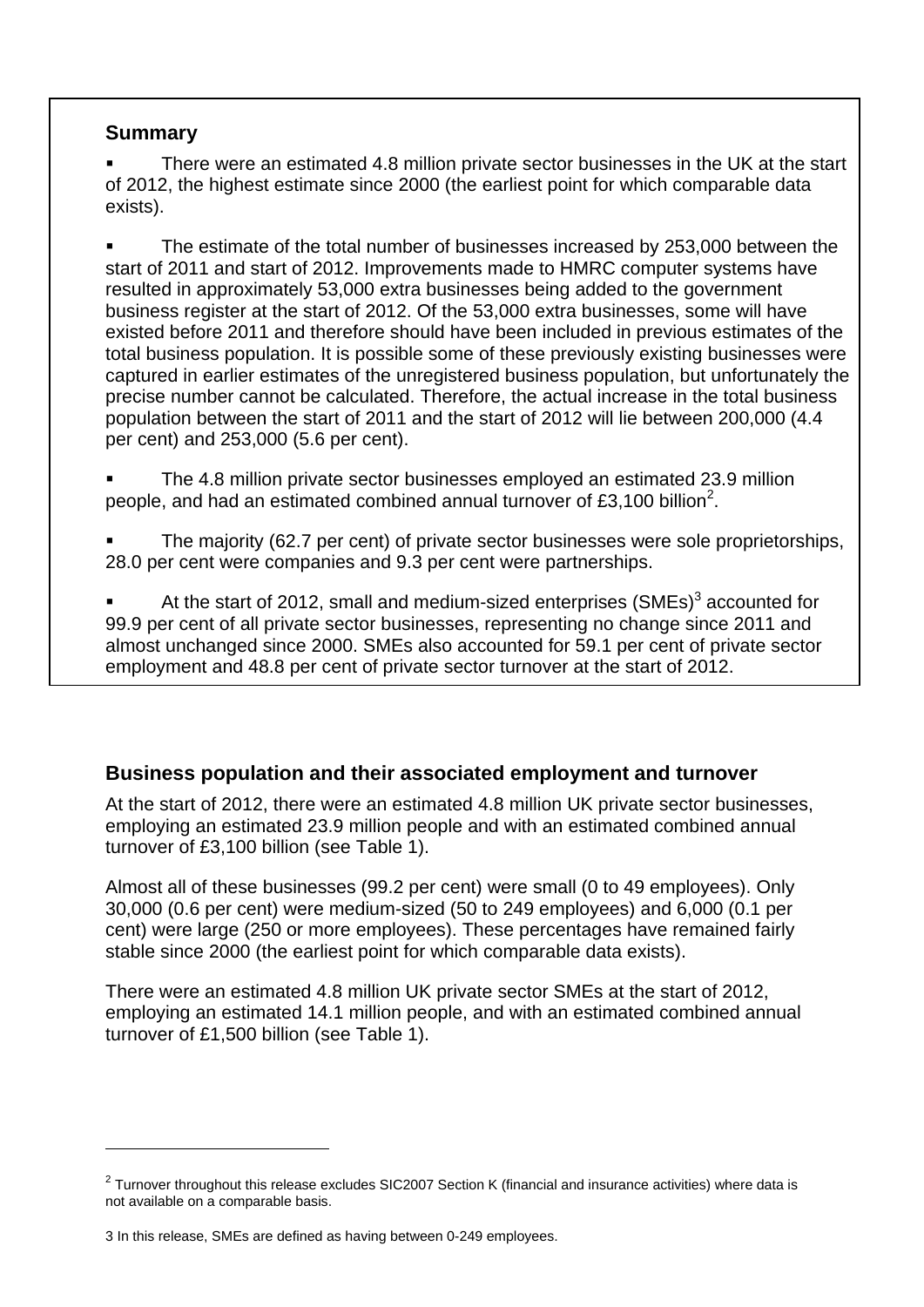

### **Table 1**

Estimated number of businesses in the UK private sector and their associated employment and turnover, by size of business, start of 2012.

|                                | <b>Businesses</b> | Employment<br>thousands | Turnover <sup>1</sup><br>£ millions |
|--------------------------------|-------------------|-------------------------|-------------------------------------|
| All businesses                 | 4,794,105         | 23,893                  | 3,131,549                           |
| SMEs (0-249 employees)         | 4,787,650         | 14,130                  | 1,528,679                           |
| All employers                  | 1,236,850         | 19,991                  | 2,923,744                           |
| With no employees <sup>2</sup> | 3,557,255         | 3,902                   | 207,805                             |
| $1 - 9$                        | 1,022,695         | 3,848                   | 416,162                             |
| $10 - 49$                      | 177,950           | 3,471                   | 454,327                             |
| 50-249                         | 29,750            | 2,909                   | 450,384                             |
| 250 or more                    | 6,455             | 9,763                   | 1,602,870                           |

1. Total turnover figures exclude SIC 2007 Section K (financial and insurance activities) where turnover is not available on a comparable basis.

2. "With no employees comprises sole proprietorships and partnerships comprising only the selfemployed owner-managers(s), and companies comprising only an employee director.

Download Excel data for **[Table 1.](http://www.bis.gov.uk/assets/biscore/statistics/docs/b/bpe2012SRtab1.xls)**

-

At the start of 2012, businesses with no employees<sup>4</sup> accounted for 74.2 per cent of all private sector businesses in the UK (3.6 million businesses). Businesses with no employees accounted for 16.3 per cent of private sector employment and 6.6 per cent of private sector turnover at the start of 2012.

Businesses with employees accounted for over a quarter of all private sector businesses in the UK at the start of 2012 (25.8 per cent, or 1.2 million businesses). They accounted for 83.7 per cent of private sector employment and 93.4 per cent of private sector turnover.

SMEs together accounted for more than half of employment (59.1 per cent) and almost half of turnover (48.8 per cent) in the UK private sector, at the start of 2012 (see Figure 1).

Small businesses alone (0 to 49 employees) accounted for 47.0 per cent of private sector employment and 34.4 per cent of private sector turnover.

 $<sup>4</sup>$  Businesses with no employees are either i) sole proprietorships and partnerships comprising only the self-</sup> employed owner-manager(s), or ii) companies comprising only one employee director.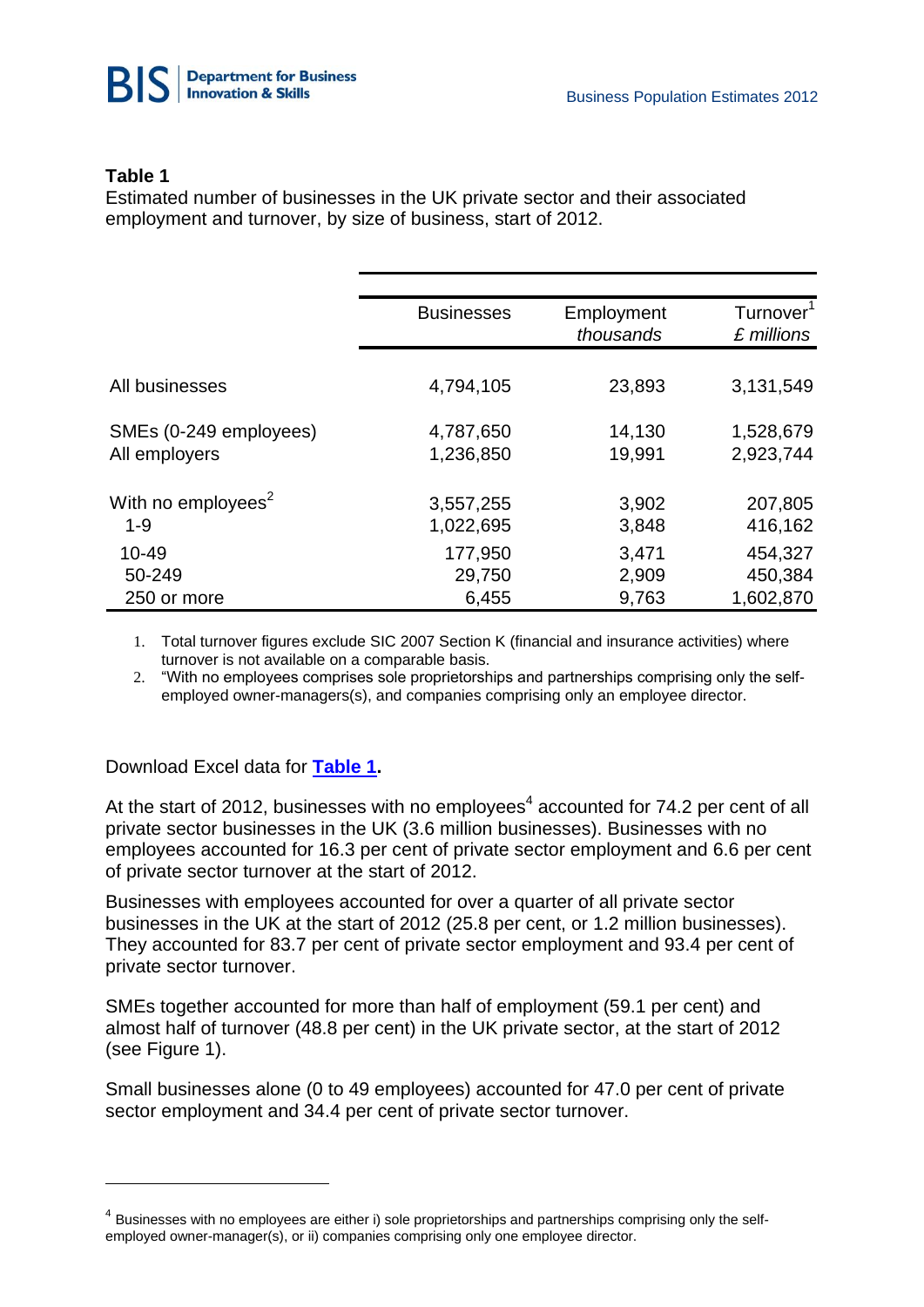



Share of businesses in the UK private sector and their associated employment and turnover, by size of business, start of 2012.



Download Excel data for **[Figure 1.](http://www.bis.gov.uk/assets/biscore/statistics/docs/b/bpe2012SRtab2.xls)**

# **Change in the business population over time**

There were an estimated 4.8 million private sector businesses in the UK at the start of 2012, the highest estimate since 2000 (the earliest point for which comparable data exists).

The estimate of the total number of businesses increased by 253,000 between the start of 2011 and start of 2012. Improvements made to HMRC computer systems have resulted in approximately 53,000 extra businesses being added to the government business register at the start of 2012. Of the 53,000 extra businesses, some will have existed before 2011 and therefore should have been included in previous estimates of the total business population. It is possible some of these previously existing businesses were captured in earlier estimates of the unregistered business population, but unfortunately the precise number cannot be calculated. Therefore, the actual increase in the total business population between the start of 2011 and the start of 2012 will lie between 200,000 (4.4 per cent) and 253,000 (5.6 per cent). This should be remembered when looking at sections describing the annual change in the latest estimate of the total business population throughout this Statistical Release.

Despite the recent tough economic conditions, the estimated number of private sector businesses in the UK has increased in each of the last twelve years. Since the start of 2000, the number of private sector businesses has increased by 1.33 million (38.6 per cent) and is now at the highest level in the series (see Figure 2).

The largest annual rate of increase in the series occurred between the start of 2003 and the start of 2004, when the estimated number of private sector businesses rose by 6.8 per cent (or 251,000). Even during the 2008/09 recession, the number of private sector businesses increased by 1.9 per cent (80,000) between the start of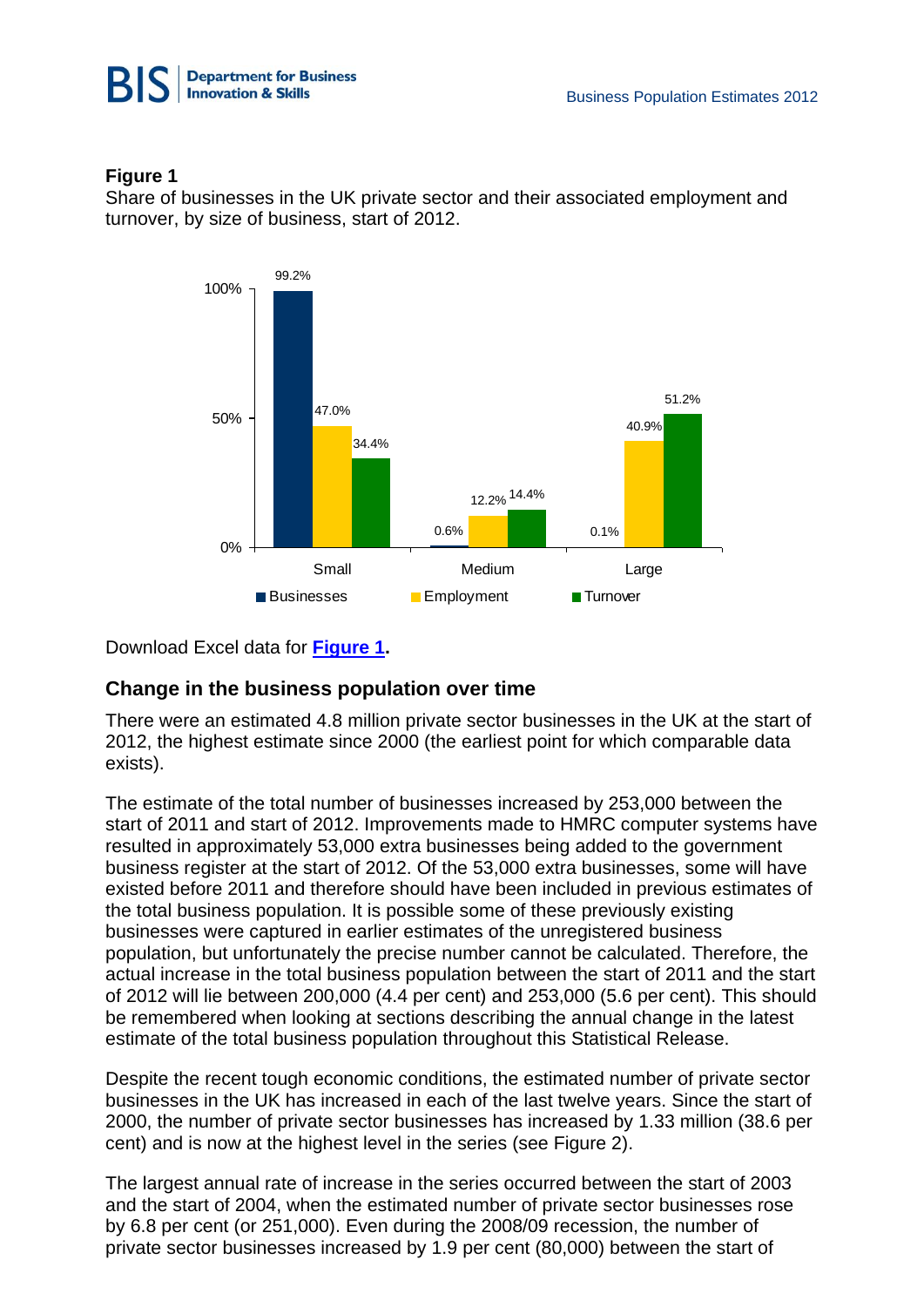

2008 and the start 2009. The most recent estimate shows the business population continuing to increase to the start of 2012, despite the UK economy moving back into recession in Q4 2011 (see Figure 2).

### **Figure 2**

Estimated number of businesses in the UK private sector, start of 2000 - start of  $2012^1$ .



1. To enable a robust comparison over time, this time series has been produced on a consistent basis using the latest methodology and latest ONS *Labour Force Survey* reweighted population data. Where there were discontinuities or gaps in the data, a modelling approach was taken to estimate the business counts. These estimates supersede those published in previous *SME* (2000-2009) statistics and *BPE* (2010-2011) series. Improvements to HMRC computer systems resulted in a discontinuity in 2012 – see paragraph 2 in 'Notes on this release' for more detail.

Download Excel data for **[Figure 2.](http://www.bis.gov.uk/assets/biscore/statistics/docs/b/bpe2012SRtab3.xls)**

The increase since 2000 was largely driven by SMEs - their estimated number increased from 3.5 million to 4.8 million (38.7 per cent) between the start of 2000 and the start of 2012.

More specifically, these changes were driven by the increase in the number of businesses without employees (see Figure 3). Their number increased in almost every year since 2000. Indeed, compared to the start of 2000 their number had increased by 51.4 per cent (over 1.2 million) by the start of 2012, reaching the highest level in the series. This trend persisted despite the two recent periods of recession (in 2008/09 and the current recession which started at the end of 2011).

Meanwhile, the estimated number of large private sector businesses (with 250 or more employees) decreased by 10.2 per cent over the last eleven years, falling from 7,200 at the start of 2000 to 6,500 at the start of 2012.

Figure 3 suggests that the 2008/09 recession had a particular impact on the population of businesses with 1 to 49 employees as their number decreased by 4.5 per cent (from about 1.20 million to about 1.14 million) between the start of 2008 and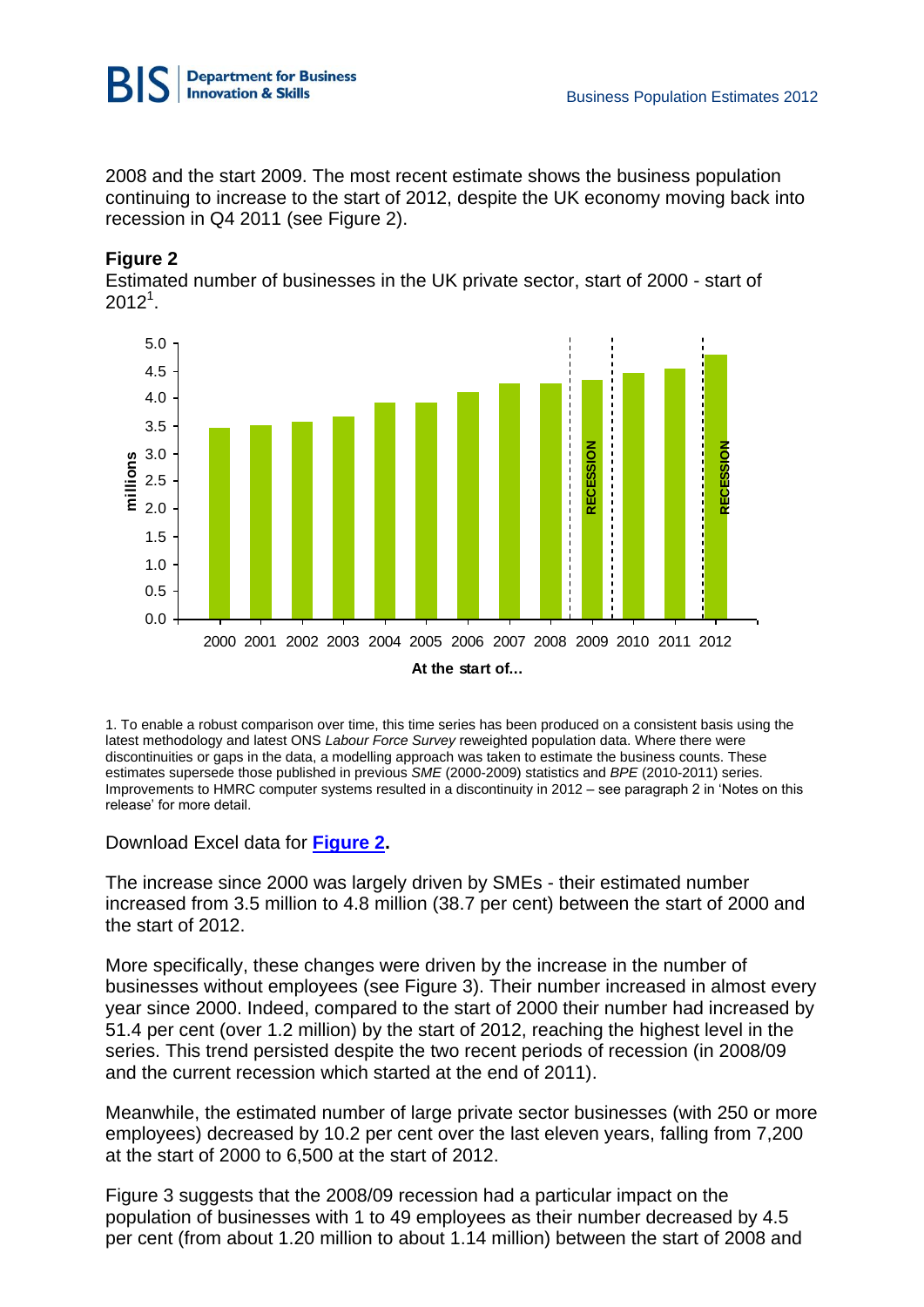

the start of 2011. However, since then their number has increased by 59,000 (5.1 per cent) to reach over 1.20 million – the highest level in the series.

The population of businesses without employees increased by 534,000 (17.7 per cent) since the start of 2008, to reach 3.56 million at the start of 2012. This could be as a result of the tough labour market conditions, which may have encouraged people to set up in business as they are made redundant, for example.

After falling for the last two years, the number of large businesses increased between the start of 2011 and the start of 2012, by 135 (2.1 per cent).

### **Figure 3**

Change in the number of UK private sector businesses by size band, 2000-2012  $(indexed)<sup>1</sup>$ .



\* In 2003 Primary Care Trusts and National Health Service Trusts were reclassified from the private sector to the central government sector.

1: Improvements to HMRC computer systems resulted in a discontinuity in 2012 – see paragraph 2 in 'Notes on this release' for more detail.

Source: BIS Business Population Estimates for the UK and Regions 2012 and ONS GDP data.

Download Excel data for **[Figure 3.](http://www.bis.gov.uk/assets/biscore/statistics/docs/b/bpe2012SRtab4.xls)**

# **Legal status of businesses**

Private sector businesses fall into three different types of legal status -sole proprietorships, run by one self-employed person; partnerships, run by two or more self-employed people; and companies (including public corporations and nationalised bodies) in which the working directors are classed as employees.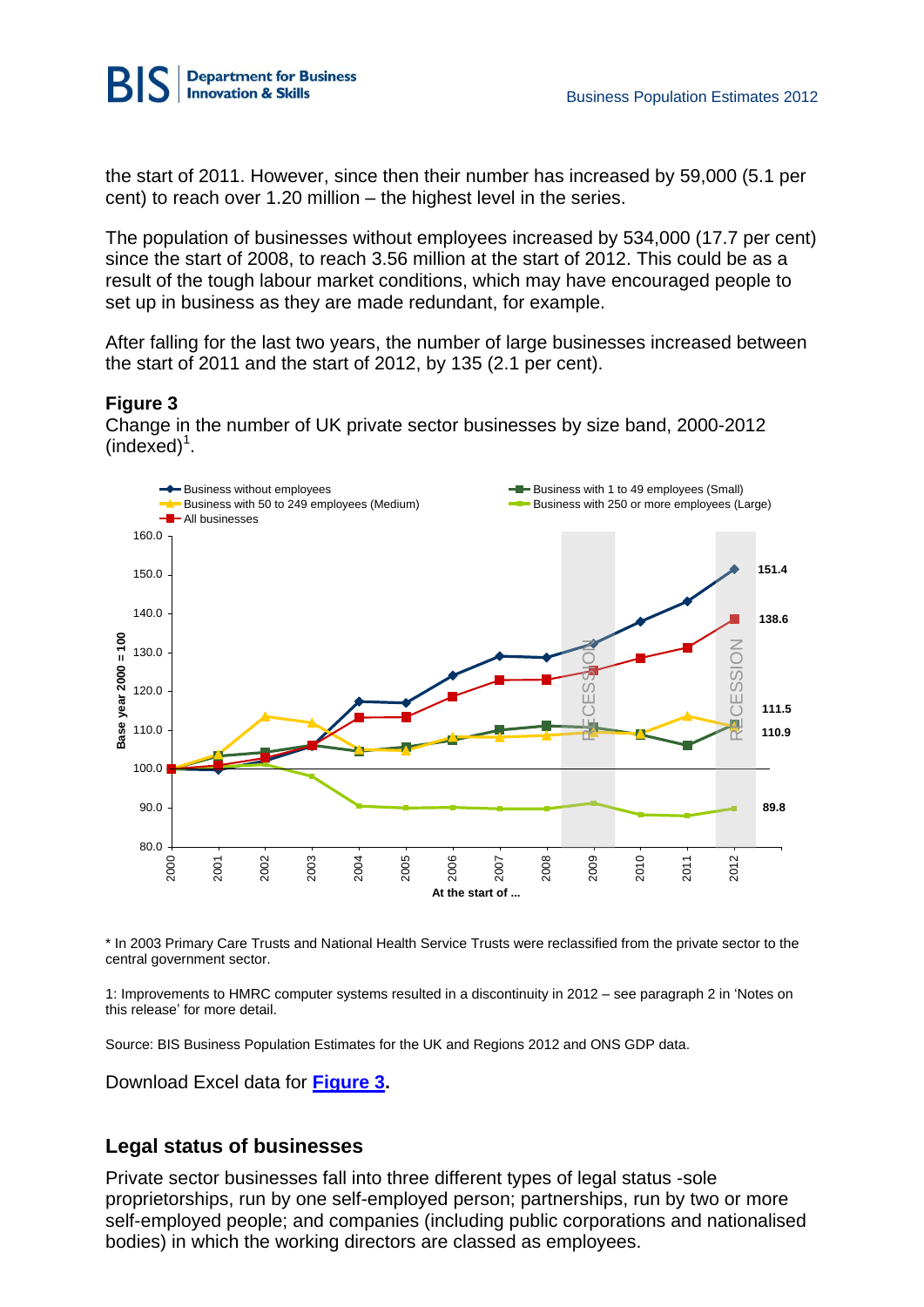

At the start of 2012, 62.7 per cent of private sector businesses were sole proprietorships, 28.0 per cent were companies and 9.3 per cent were partnerships.

There were an estimated 3.0 million sole proprietorships in the UK at the start of 2012, of which 296,000 (9.9 per cent) had employees (see Figure 4).

There were 1.3 million companies, of which 785,000 (58.6 per cent) had employees<sup>5</sup>.

There were an estimated 448,000 partnerships, of which 155,000 (34.6 per cent) had employees.

### **Figure 4**

-

Number of businesses in the UK private sector with and without employees, by legal status, start of 2012.





Download Excel data for **[Figure 4.](http://www.bis.gov.uk/assets/biscore/statistics/docs/b/bpe2012SRtab5.xls)**

# **Registered and unregistered businesses**

The majority of private sector businesses are unregistered $6$ . There were an estimated 2,651,000 unregistered businesses at the start of 2012, representing 55.3 per cent of all private sector businesses. There were 2,143,000 registered businesses at the start

 $<sup>5</sup>$  For legal reasons most companies are run by employees. However, in this publication companies with a single</sup> employee director are treated as having no employees. See Methodology and Quality Note (paragraph 25) for more information.

 $^6$  Those businesses run by self-employed people that are not large enough to be VAT and/or PAYE registered and therefore will not appear on the government business register.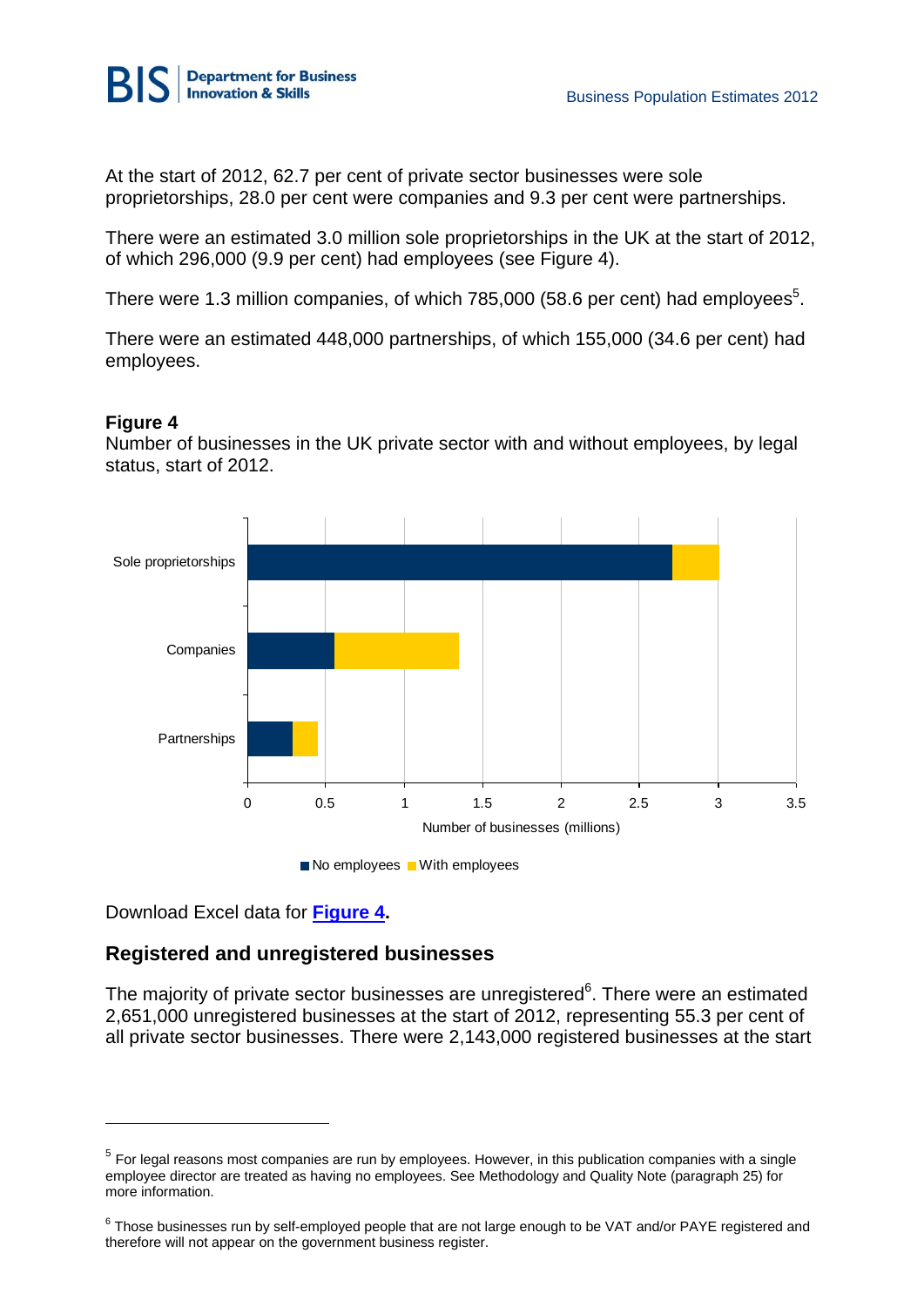

of 2012 (those registered for VAT and/or PAYE), representing 44.7 per cent of all private sector businesses<sup>7</sup>.

The increase in the estimated number of businesses between the start of 2011 and the start of 2012 was driven mostly by an increase in the unregistered business population. The estimated number of unregistered businesses increased by 170,000 (6.9 per cent), to reach 2,651,000 at the start of 2012 (see Figure 5 and Table 2). Specifically, most of the change in the estimated number of businesses between 2011 and 2012 was due to an increase in unregistered sole proprietorships (increasing by 161,000, or 7.0 per cent).

# **Figure 5**

Percentage change<sup> $1,2$ </sup> in the estimated number of businesses in the UK private sector between the start of 2011 and the start of 2012, by legal status.



1: Calculated using revised data for 2011, produced on a consistent basis using the latest methodology and latest ONS *Labour Force Survey* reweighted population data.

2: Improvements to HMRC computer systems resulted in a discontinuity in 2012 – see paragraph 2 in 'Notes on this release' for more detail.

Download Excel data for **[Figure 5.](http://www.bis.gov.uk/assets/biscore/statistics/docs/b/bpe2012SRtab6.xls)**

-

The total number of registered businesses increased by 82,000 (4.0 per cent) during 2011, to reach 2,143,000 at the start of 2012 (see Figure 5 and Table 2 and note explanation of a discontinuity in paragraph 2 of the 'Notes on this release').

<sup>7</sup> This total will differ slightly from ONS published statistics on registered businesses (e.g. *UK Business* and *Business Demography*) – refer to the link to th[e Guide](http://www.bis.gov.uk/analysis/statistics/business-population-estimates/guide-to-business-statistics) for more information.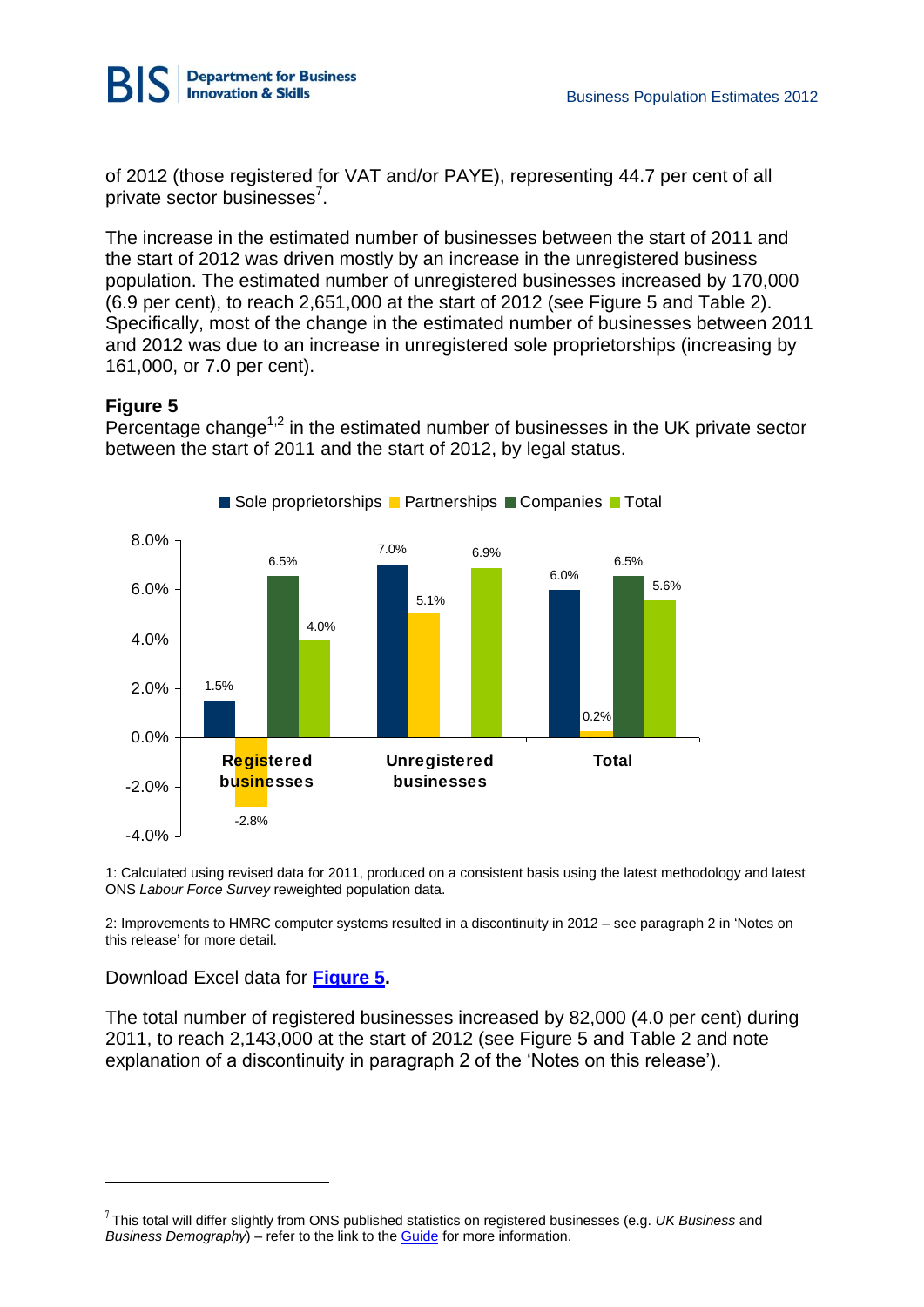

#### **Table 2**

Changes in the estimated number of businesses in the UK private sector between the start of 2011 and the start of 2012<sup>1</sup>.

|                                      |                                     | Sole<br>proprietorships Partnerships Companies |                      |                  | Total            |  |  |
|--------------------------------------|-------------------------------------|------------------------------------------------|----------------------|------------------|------------------|--|--|
|                                      |                                     | Change                                         |                      |                  |                  |  |  |
| Unregistered businesses <sup>2</sup> |                                     | 161,000                                        | 9,000                | $N/A^3$          | 170,000          |  |  |
| Registered businesses <sup>4</sup>   |                                     | 8,000                                          | $-8,000$             | 82,000           | 82,000           |  |  |
| Of which                             | with employees<br>without employees | 17,000<br>$-9,000$                             | $-2,000$<br>$-5,000$ | 43,000<br>39,000 | 58,000<br>24,000 |  |  |
| All private sector businesses        |                                     | 169,000                                        | 1,000                | 82,000           | 253,000          |  |  |

1. Calculated using revised data for 2011, produced on a consistent basis using the latest methodology and latest ONS *Labour Force Survey* reweighted population data. Improvements to HMRC computer systems resulted in a discontinuity in 2012 – see paragraph 2 in 'Notes on this release' for more detail.

2. Unregistered businesses comprise self-employed people working alone or in partnership that aren't registered for VAT or PAYE and therefore do not exist on the IDBR.

3. Not applicable - the *BPE* methodology assumes all companies are registered.

4. Registered businesses are those businesses registered for VAT and/or PAYE that exist on the IDBR (but Composite Managed Service Companies are excluded).

#### Download Excel data for **[Table 2.](http://www.bis.gov.uk/assets/biscore/statistics/docs/b/bpe2012SRtab7.xls)**

During 2011, the number of sole proprietorships increased by 169,000 (6.0 per cent), the number of partnerships increased by 1,000 (0.2 per cent) and the number of companies increased by 82,000 (6.5 per cent).

#### **Businesses by broad industry sector**

At the start of 2012, there were 907,000 businesses operating in the Construction sector (see Figure 6). This represents almost a fifth (18.9 per cent) of all UK private sector businesses. A further 666,000 businesses (13.9 per cent) were operating in the Professional, scientific and technical activities sector and 515,000 (10.7 per cent) in the Wholesale and retail trade and repair sector.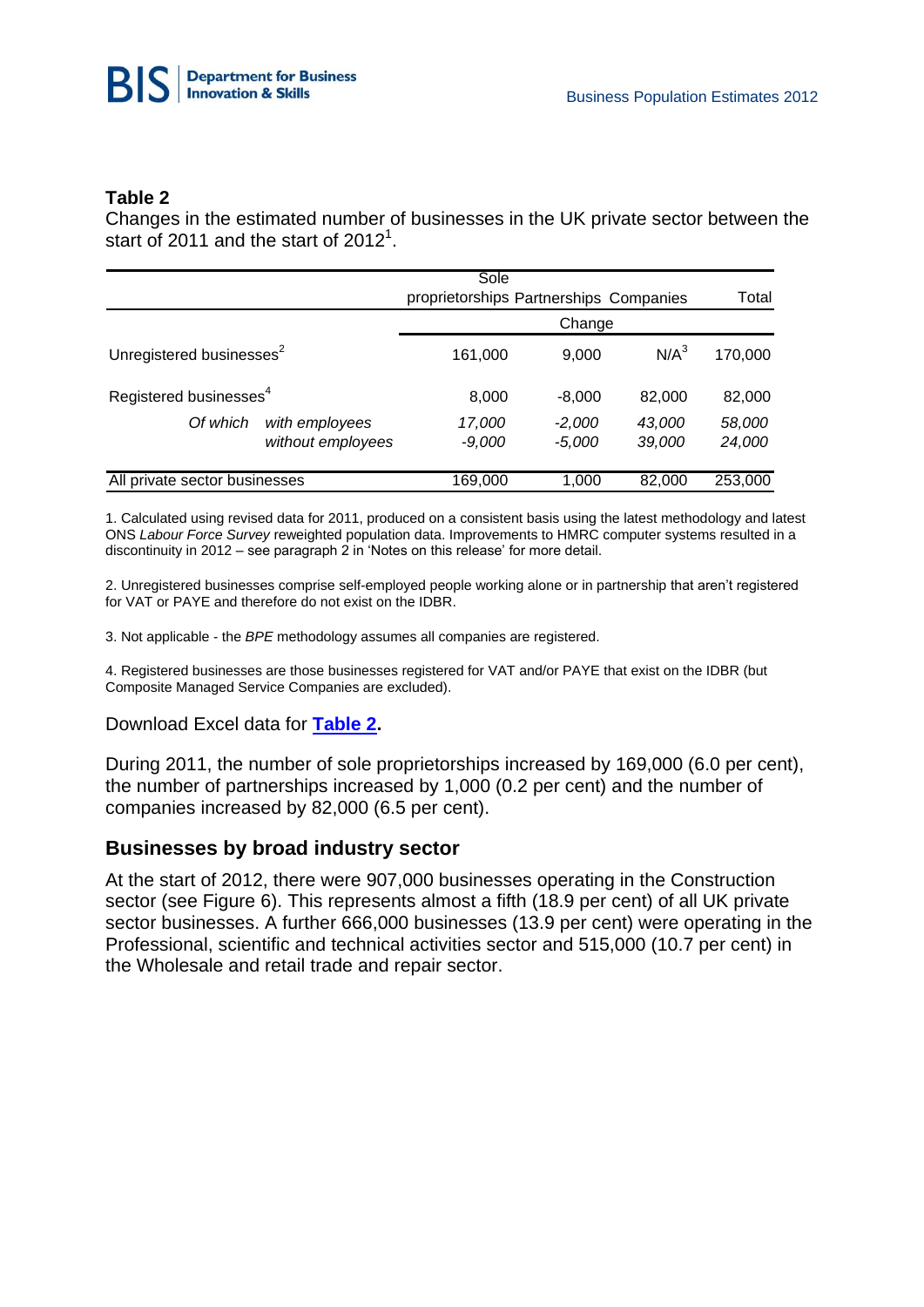

Share of businesses in the UK private sector (and numbers) by industry, start of 2012.



Download Excel data for **[Figure 6.](http://www.bis.gov.uk/assets/biscore/statistics/docs/b/bpe2012SRtab8.xls)**

At the start of 2012, 59.1 per cent of private sector business employment was in SMEs (0-249 employees), although this proportion varied considerably by industry (see Figure 7). In the Financial and Insurance activities sector only 25.3 per cent of employment was in SMEs. However, in the Agriculture, forestry and fishing sector virtually all employment (95.4 per cent) was in SMEs.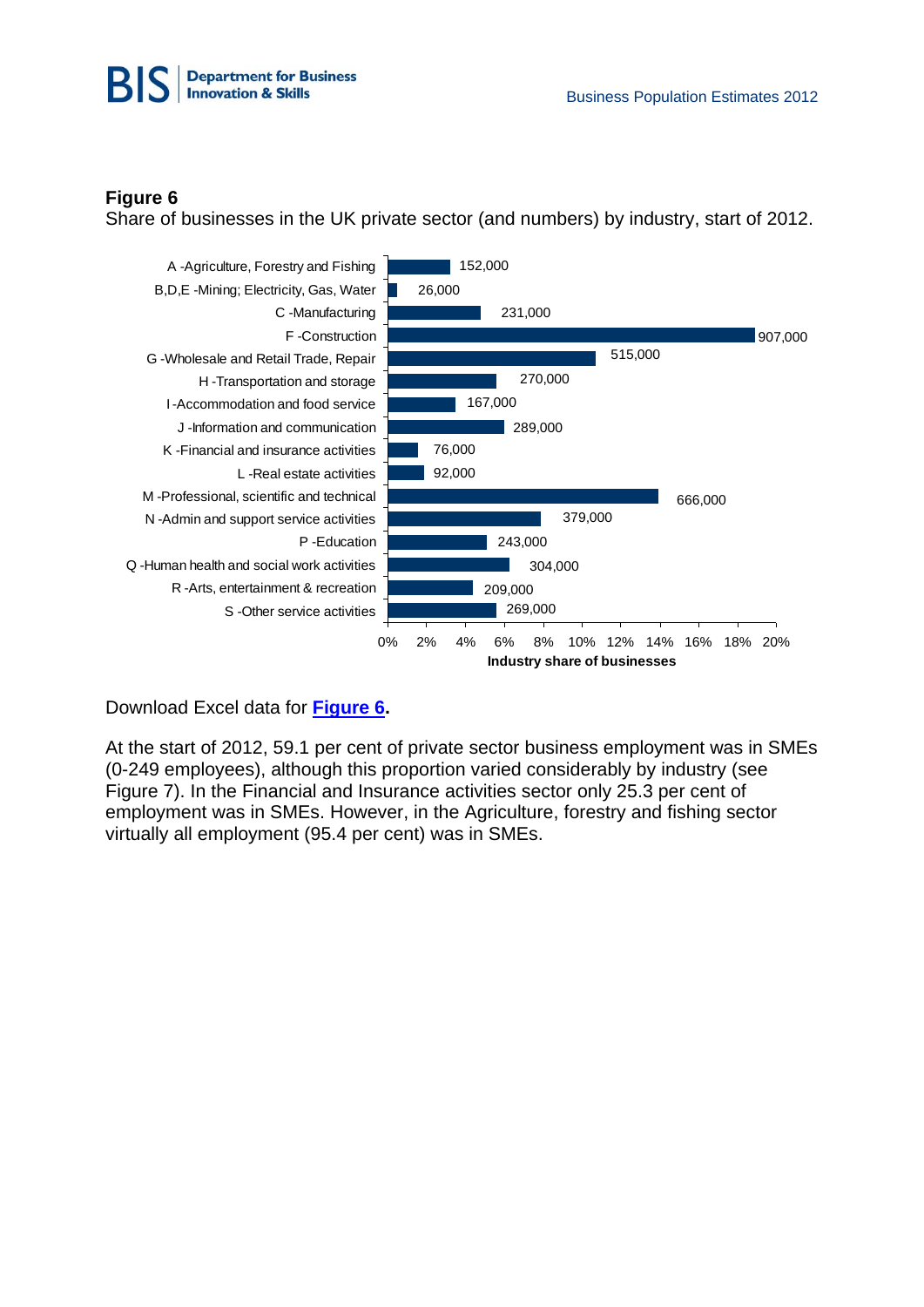

SME share of employment in the UK private sector, by industry, start of 2012.



Download Excel data for **[Figure 7.](http://www.bis.gov.uk/assets/biscore/statistics/docs/b/bpe2012SRtab9.xls)**

Overall, 48.8 per cent of turnover was in SMEs. Again, there were variations by industry (see Figure 8), ranging from 25.5 percent in the Arts, entertainment and recreation activities sector to 90.0 per cent in Agriculture, forestry and fishing.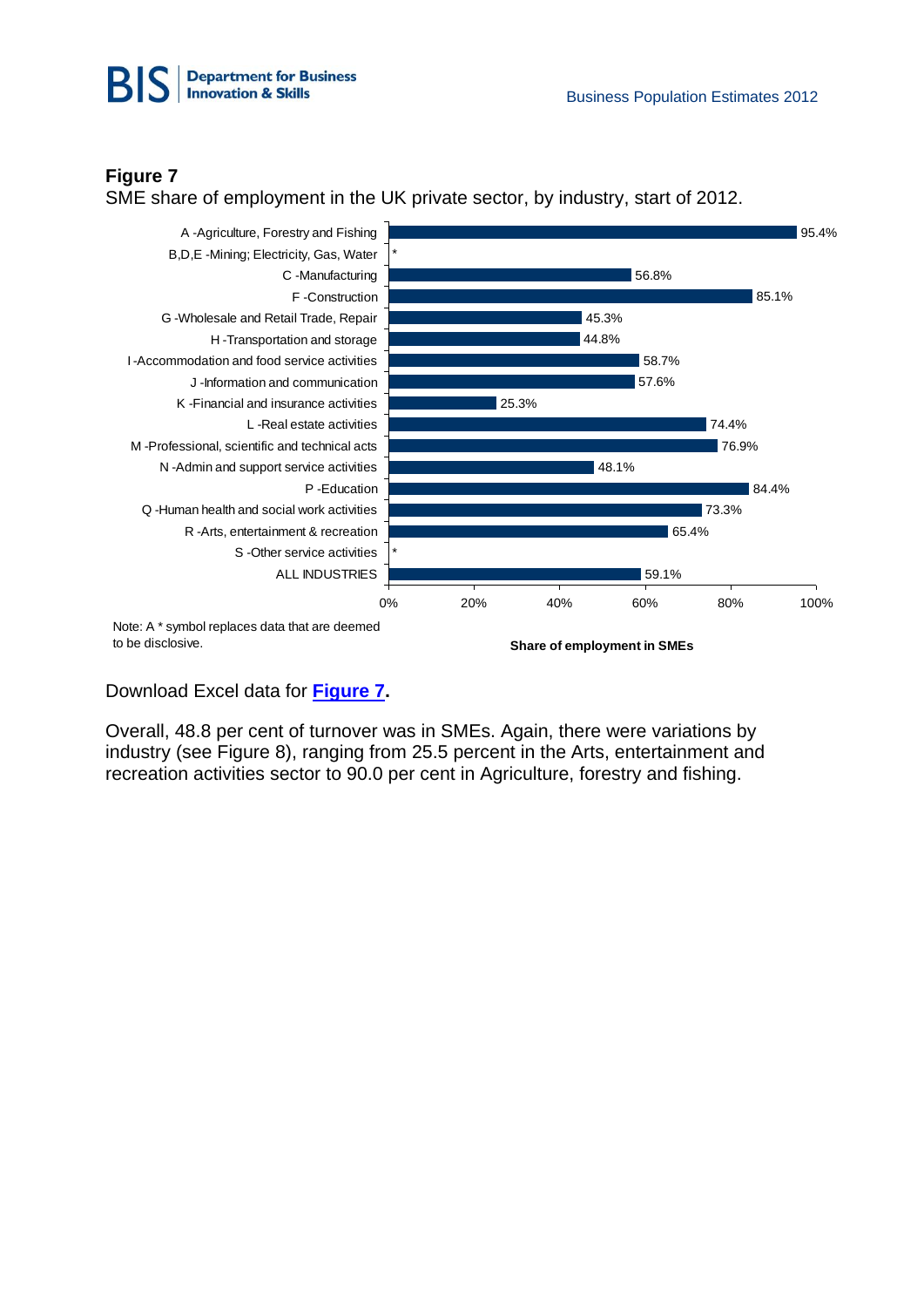



-

SME share of turnover in the UK private sector, by industry, start of 2012.



Download Excel data for **[Figure 8.](http://www.bis.gov.uk/assets/biscore/statistics/docs/b/bpe2012SRtab10.xls)**

# **Businesses in UK countries and regions**

Of the estimated 4.8 million private sector businesses in the UK at the start of 2012, 4.2 million (86.9 per cent) were in England<sup>8</sup>.

With 806,000 private sector businesses at the start of 2012, London had more businesses than any other region or country in the UK. The South East had the second largest number of businesses with 768,000. Together these regions account for almost a third (32.8 per cent) of all private sector businesses in the UK (see Figure 9).

 $8$  Businesses that have sites in more than one region or country are counted here only in the region or country where they are registered.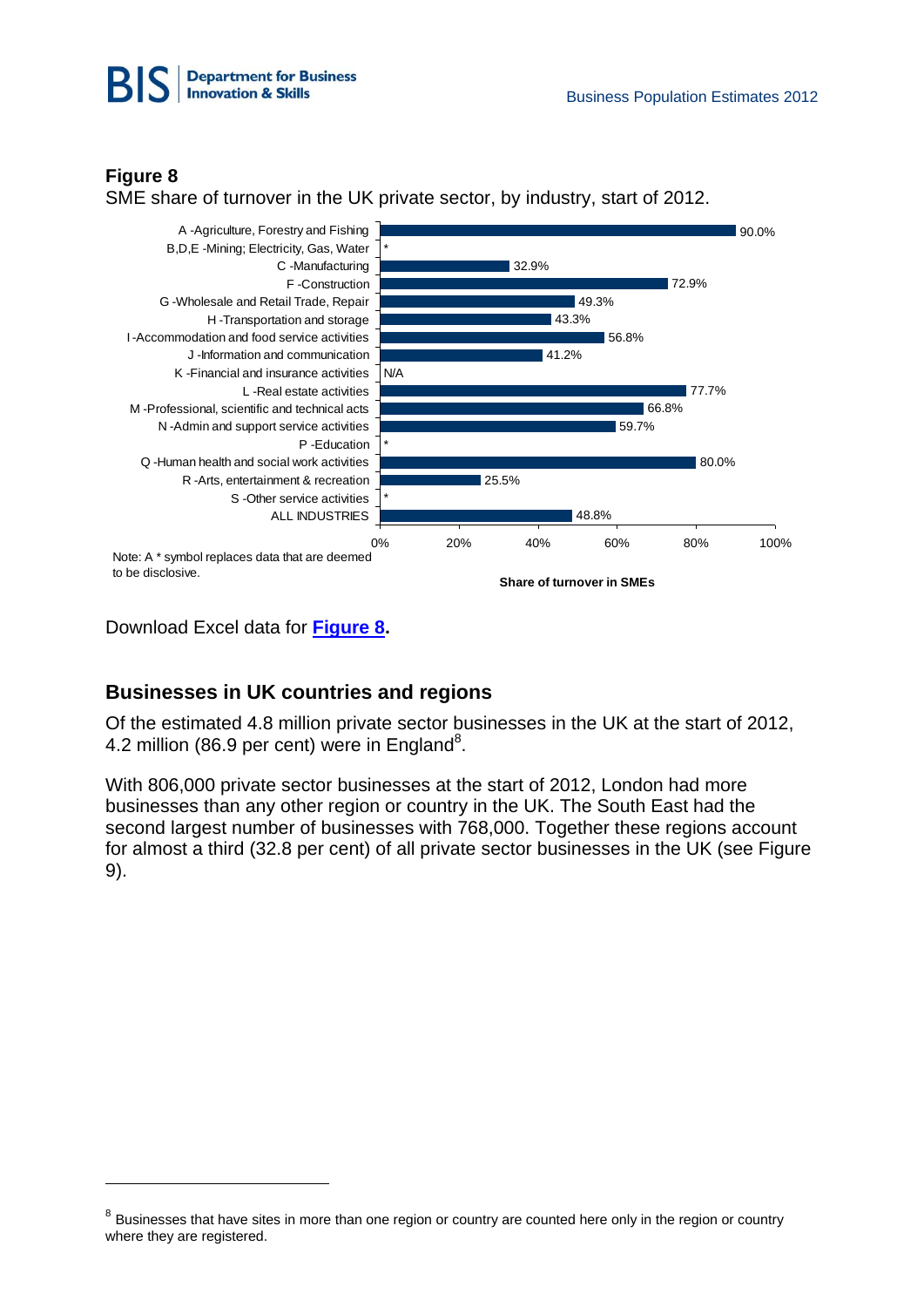

Number of businesses in the UK private sector, by UK region and country (excluding England), start of 2012.



# Download Excel data for **[Figure 9.](http://www.bis.gov.uk/assets/biscore/statistics/docs/b/bpe2012SRtab11.xls)**

For some regions and countries, the pattern is the same when analysing the numbers of businesses relative to the adult population (see Figure 10). For example, London and the South East have both the highest number of businesses and the highest business density rates, whilst the North East had the second lowest number of businesses, and the lowest business density rate (552 businesses per 10,000 adults).

For some regions and countries, however, the pattern changes when looking at business density rates. For example, although Northern Ireland had the lowest number of businesses of the UK countries and regions (114,000), it was fifth in terms of its business density rate. And whilst the North West had the fourth highest number of businesses (478,000) amongst the UK countries and regions, it was only tenth in terms of its business density rate (754 businesses per 10,000 adults).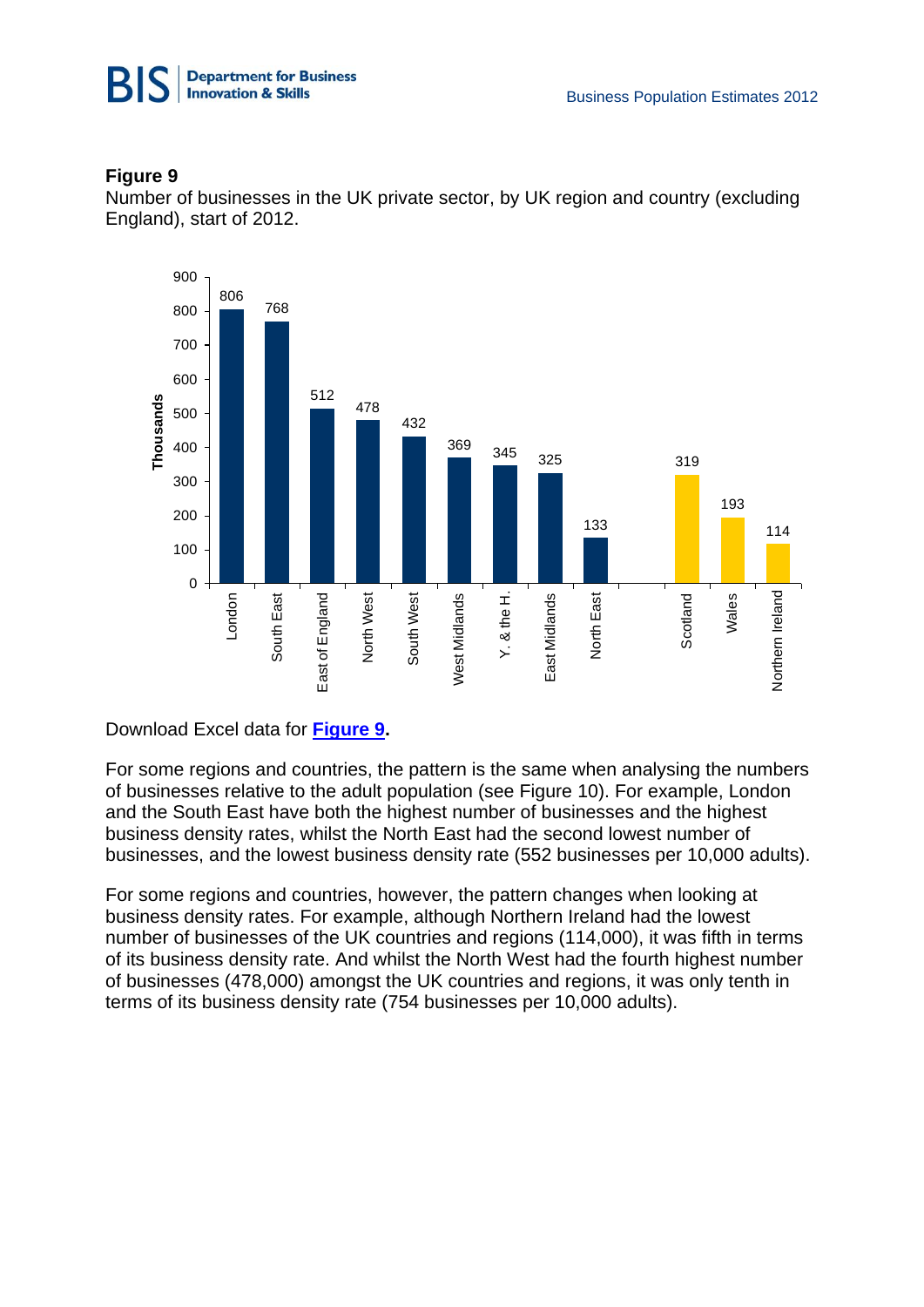



Number of businesses in the UK private sector per 10,000 adults, by UK region and country, start of 2012.

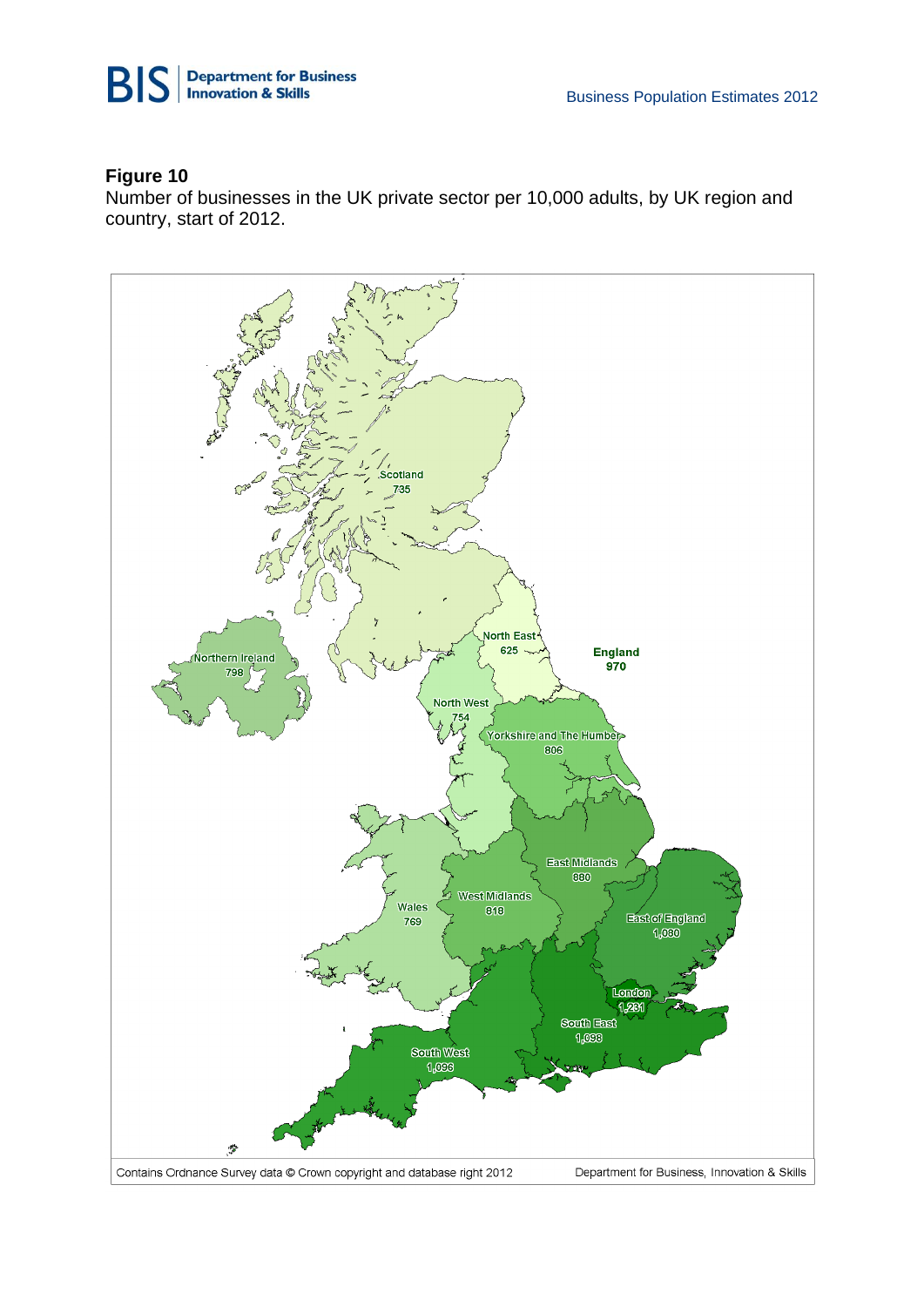

Download Excel data for **[Figure 10.](http://www.bis.gov.uk/assets/biscore/statistics/docs/b/bpe2012SRtab12.xls)**

There is also a wide variation in the industrial composition of the business population across the regions.

The South East (16.9 per cent) and London (16.5 per cent) of businesses had the highest proportion out of all regions and countries of businesses in the Professional, scientific and technical activities sector (see Figure 11).

Meanwhile, Northern Ireland (9.4 per cent) and Yorkshire and the Humber (9.8 per cent) had the lowest proportion out of all regions and countries of businesses in the Professional, scientific and technical sector (see Figure 11).

### **Figure 11**

Share of private sector businesses in the professional, scientific and technical activities sector, by region and country, start of 2012.



Download Excel data for **[Figure 11.](http://www.bis.gov.uk/assets/biscore/statistics/docs/b/bpe2012SRtab13.xls)**

Northern Ireland (22.9 per cent) had the highest proportion of businesses in the Construction sector, followed by the West Midlands (21.0) and East Midlands (20.5 per cent), whilst just 15.3 per cent of businesses in Scotland were in this sector (see Figure 12).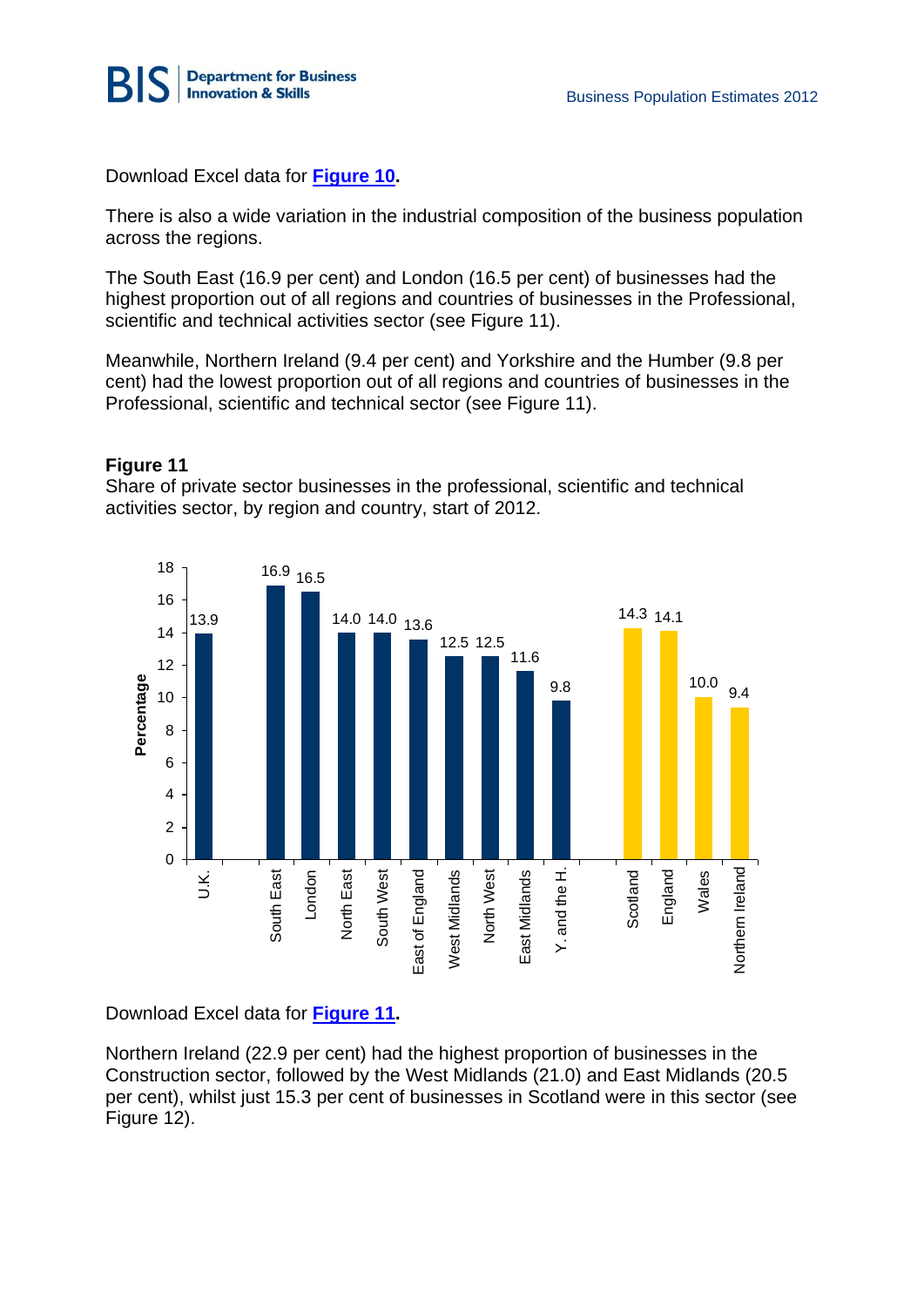

Share of private sector businesses in the construction sector, by region and country, start of 2012.



Download Excel data for **[Figure 12.](http://www.bis.gov.uk/assets/biscore/statistics/docs/b/bpe2012SRtab14.xls)**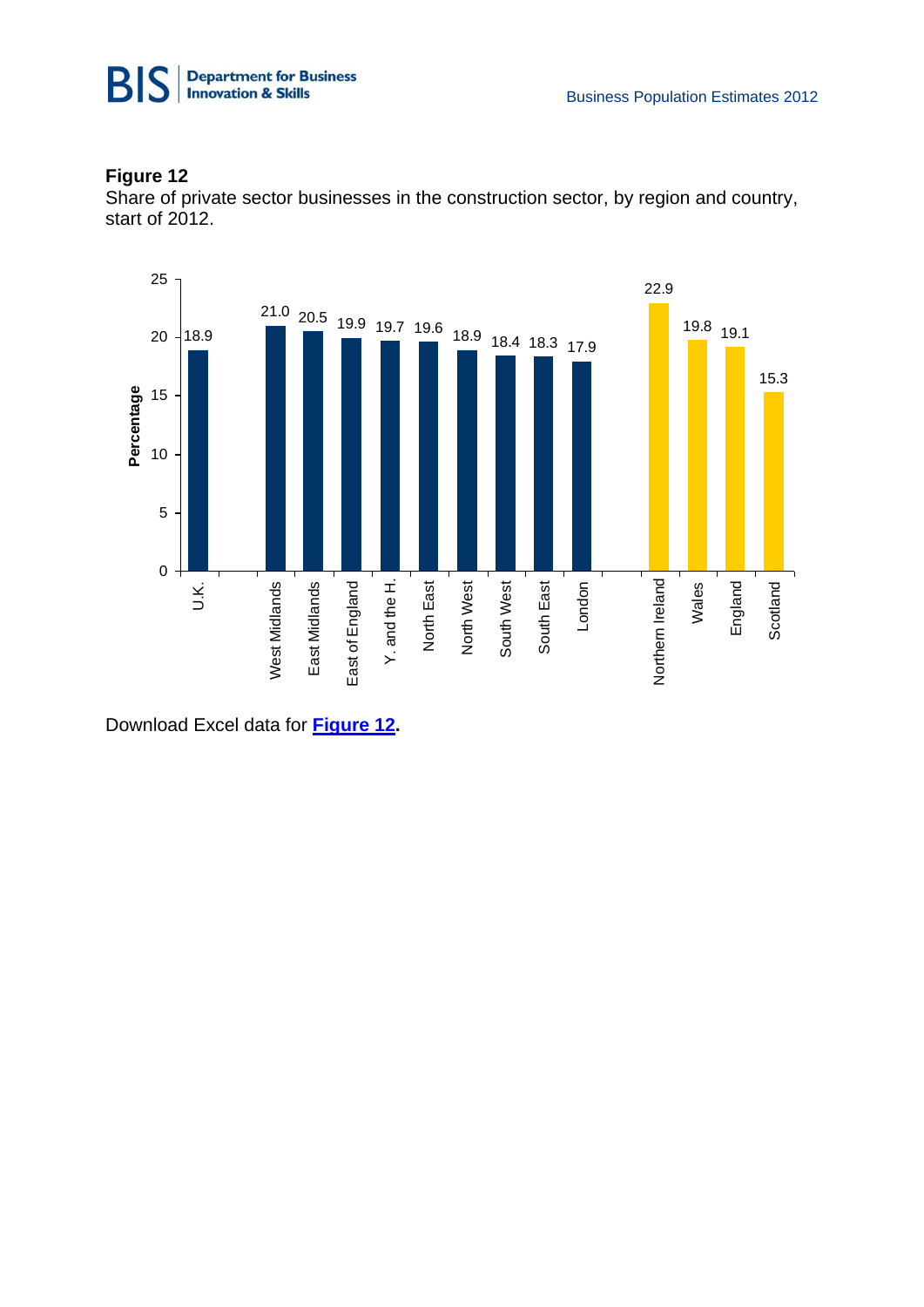

# **Notes on this release**

1. *Business Population Estimates 2012* is the latest in a series of estimates of the total number of private sector businesses in the UK. For the 2010 edition published in May 2011, several improvements were made to the methodology to increase the quality of the estimates and further minor methodological improvements were introduced for *Business Population Estimates 2011*. For this edition, no changes have been made to the methodology. To highlight to users that the methodology has changed over time (when compared to the earlier *Small and Medium-sized Enterprise Statistics* 1994-2009), the series was re-named *Business Population Estimates* in 2010*.* For further information refer to the [Methodology and Quality Note](http://www.bis.gov.uk/assets/biscore/statistics/docs/b/12-92-bpe-2012-method-note.pdf) that accompanies this release.

2. The estimate of the total number of businesses increased by 253,000 between the start of 2011 and start of 2012. Improvements made to HMRC computer systems have resulted in approximately 53,000 extra businesses being added to the government business register at the start of 2012. Of the 53,000 extra businesses, some will have existed before 2011 and therefore should have been included in previous estimates of the total business population. It is possible some of these previously existing businesses were captured in earlier estimates of the unregistered business population, but unfortunately the precise number cannot be calculated. Therefore, the actual increase in the total business population between the start of 2011 and the start of 2012 will lie between 200,000 (4.4 per cent) and 253,000 (5.6 per cent).

3. The main purpose of the *BPE* publication is to provide an estimate of the number of businesses in the UK at a point in time, broken down by various characteristics. Information on the employment and turnover in these businesses is also provided. The function of the employment and turnover data is to act as 'auxiliary variables' that is used to (i) classify businesses by employee size band and (ii) calculate shares of employment and turnover across industrial sectors, regions and legal statuses. The nature of the underlying processes used to update these variables on the Inter-Departmental Business Register (IDBR) means that direct comparisons (and comparisons over time) made using the absolute values for employment and turnover are less reliable. For further information refer to Section 3 of the [Methodology and Quality Note](http://www.bis.gov.uk/assets/biscore/statistics/docs/b/12-92-bpe-2012-method-note.pdf) that accompanies this release.

4. To aid the interpretation of these statistics, it is highly recommended that users refer to the [Methodology and Quality Note](http://www.bis.gov.uk/assets/biscore/statistics/docs/b/12-92-bpe-2012-method-note.pdf) which accompanies this release.

5. A [Guide](http://www.bis.gov.uk/analysis/statistics/business-population-estimates/guide-to-business-statistics) explaining how this publication relates to other National Statistics on business population and demography has been published to help users understand the differences and choose the most appropriate source.

6. All figures in this document can also be found in the accompanying Excel [tables.](http://www.bis.gov.uk/assets/biscore/statistics/docs/b/bpe_2012_data_sic07.xls)

# **Revisions**

7. All statistics relating to 2012 released in this publication are new. Statistics relating to 2000-11 in this release are revisions to the estimates previously published in *Business Population Estimates 2011* and have been produced using a consistent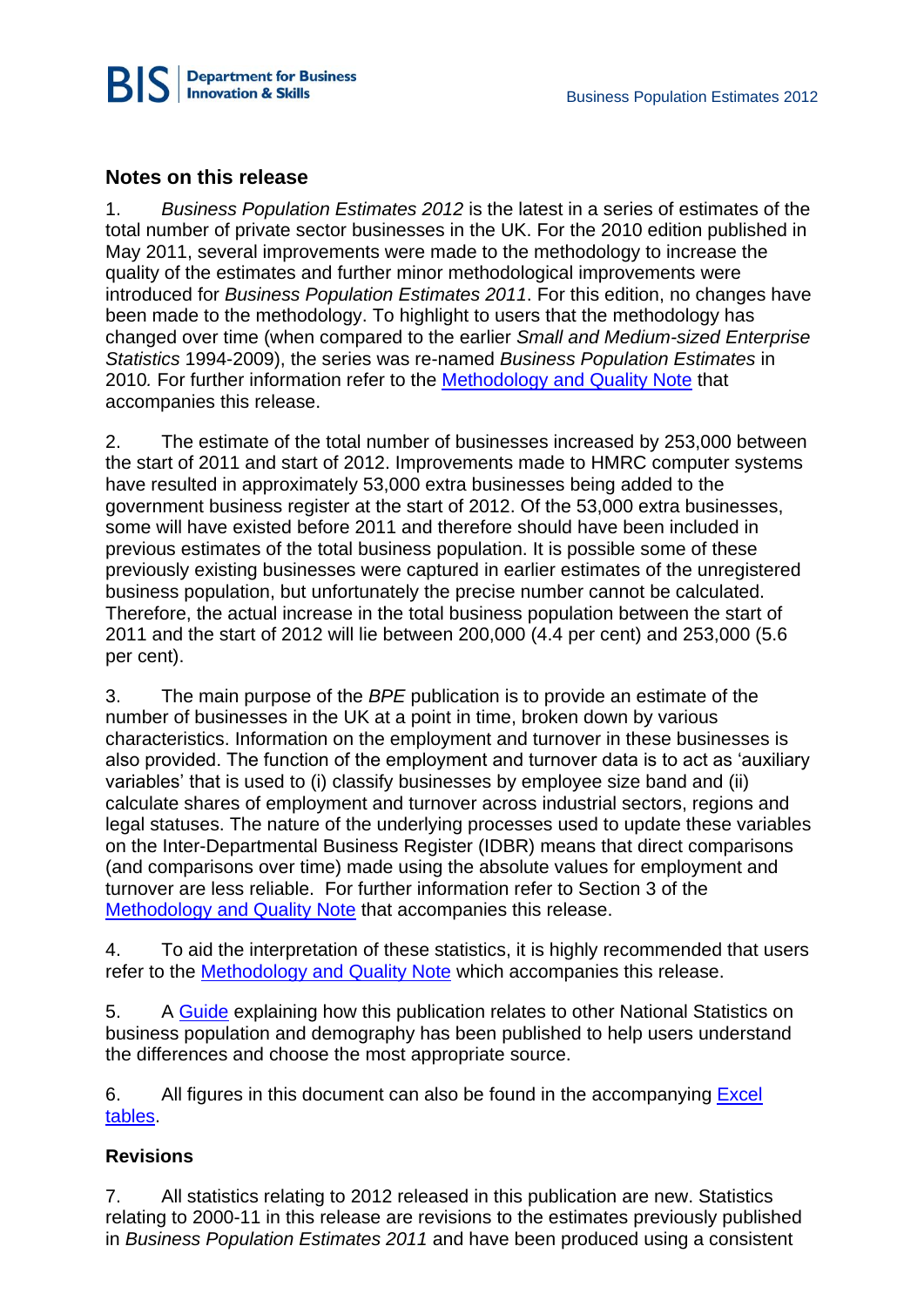

methodology and using the latest reweighted ONS *Labour Force Survey* population data. For more detail, see the revisions policy on page 12 of the Methodology and Quality Note.

# **Definitions**

8. In this release, and in the tables accompanying it, a small business is defined as a business with 0 to 49 employees, a medium-sized business is one with 50 to 249 employees, and a large business is one with 250 or more employees. Small and medium-sized enterprises (SMEs) are defined as businesses with 0-249 employees.

9. Within the scope of the *Business Population Estimates,* companies with a single employee director are counted as zero employee businesses.

10. The definition of the private sector used in this publication excludes the nonprofit sector, but includes public corporations and nationalised bodies.

11. Turnover data throughout this release excludes both SIC2007 Section K (Financial and insurance activities) and Division 78 (Employment activities), where turnover is not available on a comparable basis.

12. Businesses that have sites (and employees) in more than one region or country are counted here only in the region or country where they are registered. These estimates may therefore differ from actual employment in a region, since some employees in one region will work for businesses that are registered in another region.

13. 1 billion =  $1,000$  million.

14. All figures and percentages in this document are rounded, usually to two significant figures and one decimal place respectively. Therefore totals might not exactly match the sum of their parts. Suppression and controlled rounding have been used to protect the data in this publication from disclosure. For further information, please refer to the Methodology and Quality Note.

#### **Overview of Methodology**

15. There is no single database containing all private sector businesses in the UK. The main source for this publication is the Inter-Departmental Business Register (IDBR), administered by the Office for National Statistics (ONS), which is used to provide the number of registered businesses in the UK.

16. This publication also includes estimates of very small businesses (with no employees) that do not appear on the IDBR. These are estimated by BIS using information from the ONS *Labour Force Survey (LFS)* and HM Revenue & Customs self-assessment tax returns data. Since the *LFS* is a sample survey, the estimates of zero employee businesses are subject to sampling variability.

#### **Time series comparison**

17. This edition uses the same methodology as that used for the *Business Population Estimates 2011* publication. However, because of earlier improvements made to the methodology, this edition is not directly comparable to either *BPE 2010* or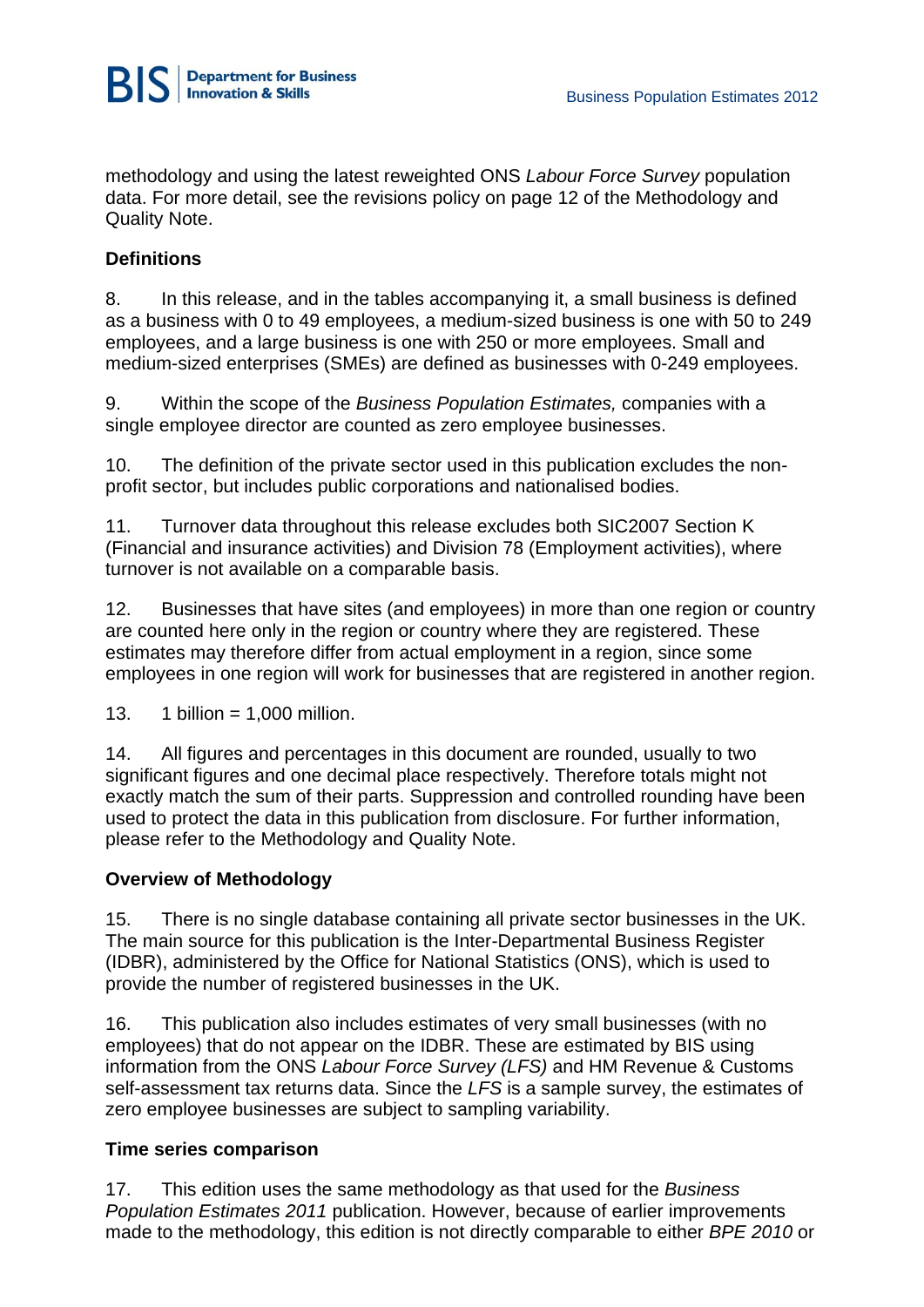

to the older [SME Statistics](http://webarchive.nationalarchives.gov.uk/20110920151722/http:/stats.bis.gov.uk/ed/sme/index.htm) series (1994-2009). Therefore, to enable robust comparison over time, a time series produced using the latest methodology is included in this publication (see Figure 2 in this Statistical Release and Table 24 of the detailed data sheet). This shows annual estimates of the number of businesses (by size band) in the UK private sector, between 2000 and 2012. It is not possible to produce comparable information regarding the contribution of these businesses to employment and turnover. Please refer to the Methodology and Quality Note for further information.

18. For estimates of the total number of private sector businesses between 1994 and 1999 please refer to the *SME Statistics* publication. However, as mentioned above, users should note that these estimates were produced using a different methodology and are therefore not comparable with the *BPE* time series between 2000 and 2012 included in this release.

# **Data users and uses**

19. The *Business Population Estimates* are used extensively by government, the public, public bodies and businesses. For example, they are used by:

- government in understanding the likely impact of policy changes and monitoring the impact of the recession on different sections of the business population
- businesses in understanding their market share and planning marketing strategies
- by banks in developing an understanding of their customer base.
- by foreign firms in making UK location decisions
- by academics to inform research into businesses at local and national level
- by a range of public bodies in decision making and in evaluating the success of regeneration and business related policies
- by public and private business support providers in targeting business support.

20. See the [BPE User Engagement Strategy](http://www.bis.gov.uk/assets/biscore/statistics/docs/b/bpe%20user%20engagement%20strategy.pdff) for more information (available together with a summary of results from a recent **BPE User Survey**.

# **National Statistics publication**

21. This National Statistics publication is produced to high professional standards set out in the Code of Practice for Official Statistics and the Pre-Release Access to Official Statistics Order (2008). They have recently been assessed by the UK Statistics Authority (insert ref and date of report) for compliance with the Code of Practice. They are produced free from any political interference.

22. These statistics were [assessed](http://www.statisticsauthority.gov.uk/assessment/assessment/assessment-reports/assessment-report-187---statistics-on-uk-business-population-and-demography.pdf) for compliance against the *Code of Practice for Official Statistics* by the UKSA during 2011-12 and in October 2012 their National Statistics designation was [confirmed.](http://www.statisticsauthority.gov.uk/assessment/assessment/assessment-reports/confirmation-of-designation-letters/letter-of-confirmation-as-national-statistics---assessment-report-187.pdf)